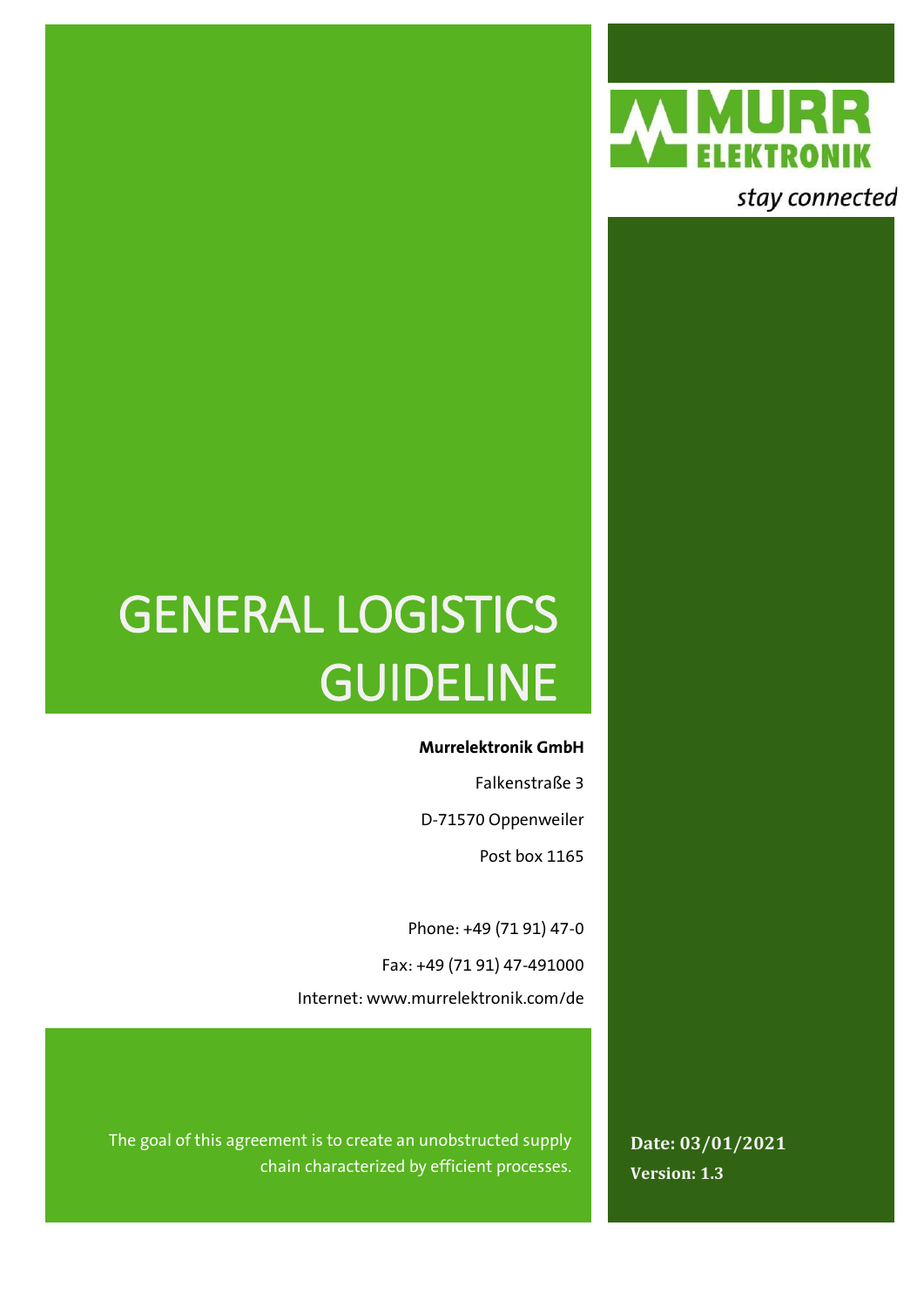

# <span id="page-1-0"></span>Change history

| <b>Version</b> | Change                                                                                                                                                                                                      | <b>Date</b> | <b>Name</b> |
|----------------|-------------------------------------------------------------------------------------------------------------------------------------------------------------------------------------------------------------|-------------|-------------|
| 1.0            | <b>Creation</b>                                                                                                                                                                                             | 04/23/2018  | CB / MHP    |
| 1.1            | Adaptation in point 3.1 Arrangement of the containers                                                                                                                                                       | 06/16/2018  | <b>MHP</b>  |
| 1.2            | Update point 6.2 Contact persons in OPP                                                                                                                                                                     | 11/21/2018  | <b>MHP</b>  |
| 1.3            | Update of the goods receipt times<br>Update goods identification - delivery note<br>Update of the checklist delivery in Murrelektronik<br>reusable containers<br>Add varietal purity<br>Add dangerous goods | 03/01/2021  | <b>PS</b>   |
|                |                                                                                                                                                                                                             |             |             |

Creator: Patrick Stähle Murrelektronik GmbH HQ SCM, Operations & Kaizen [scm-service@murrelektronik.de](mailto:scm-service@murrelektronik.de)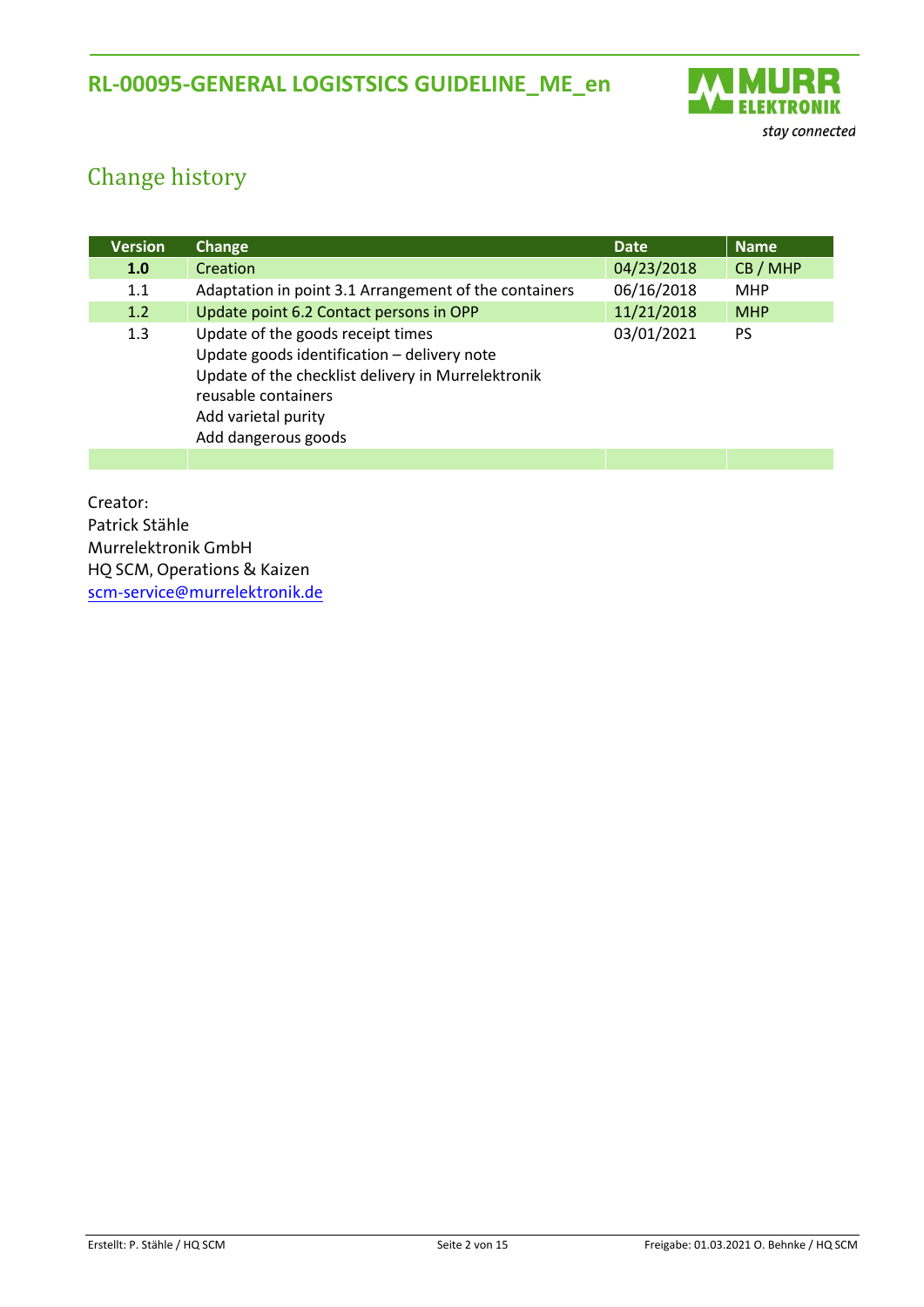

# <span id="page-2-0"></span>Contents

| 1. |  |
|----|--|
|    |  |
|    |  |
|    |  |
| 2. |  |
|    |  |
|    |  |
|    |  |
| 3. |  |
|    |  |
|    |  |
|    |  |
|    |  |
| 4. |  |
|    |  |
|    |  |
| 5. |  |
|    |  |
|    |  |
|    |  |
|    |  |
| 6. |  |
| 7. |  |
|    |  |
|    |  |
| 8. |  |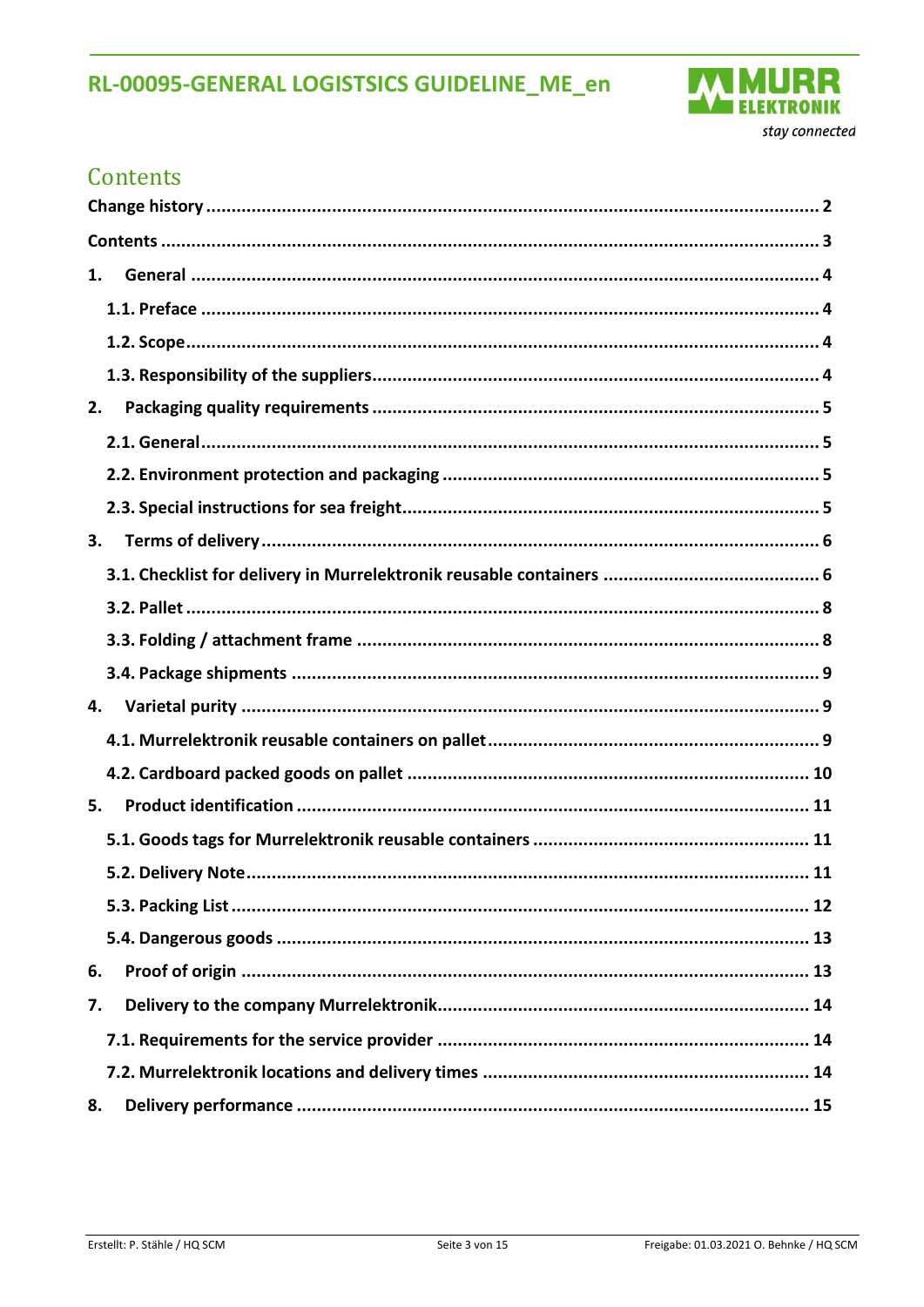

## <span id="page-3-0"></span>1. General

### <span id="page-3-1"></span>1.1. Preface

The general logistics guideline (LG) contains requirements and specifications that regulate the logistic processes between Murrelektronik GmbH and its suppliers. The goal of this agreement is to create an unobstructed supply chain characterized by efficient processes.

If the company Murrelektronik GmbH places an order or an order for raw parts, products or semi-finished products, the packaging and/or shipping method must be agreed with Murrelektronik GmbH before the first delivery.

### <span id="page-3-2"></span>1.2. Scope

The general logistics guideline serves as a basis for the design and implementation of logistical procurement processes by our suppliers to our plants worldwide. It is to be seen as an addition to our purchasing framework agreement and other fixed delivery specifications.

Article-specific delivery details are created by Murrelektronik's SCM in a separate document as an addition to the general logistics guideline.

Individual requirements for product packaging are agreed by the product management in the "Delivery Specification".

The logistics guideline applies to all deliveries until revocation:

| Murrelektronik GmbH |  |
|---------------------|--|
| Falkenstraße 3      |  |
| 71570 Oppenweiler   |  |
| Germany             |  |

Murrelektronik GmbH Bachgasse 3 09366 Stollberg Germany

Murrelektronik CZ s.r.o. Průmyslová 762 333 01 Stod Czech Republic

With the order confirmation, the supplier commits to comply with the logistics guideline. In the case of contradictions, the individual provisions - e.g. article and supplier-specific supplements -shall take precedence.

## <span id="page-3-3"></span>1.3. Responsibility of the suppliers

The packaging of the goods is the responsibility of the supplier. The supplier must ensure that the goods are delivered in perfect condition. The supplier is responsible for compliance and implementation of the agreed logistics concept from the production location to the transfer of risk. The aim is 100% availability and quality of the material / parts at the transfer point.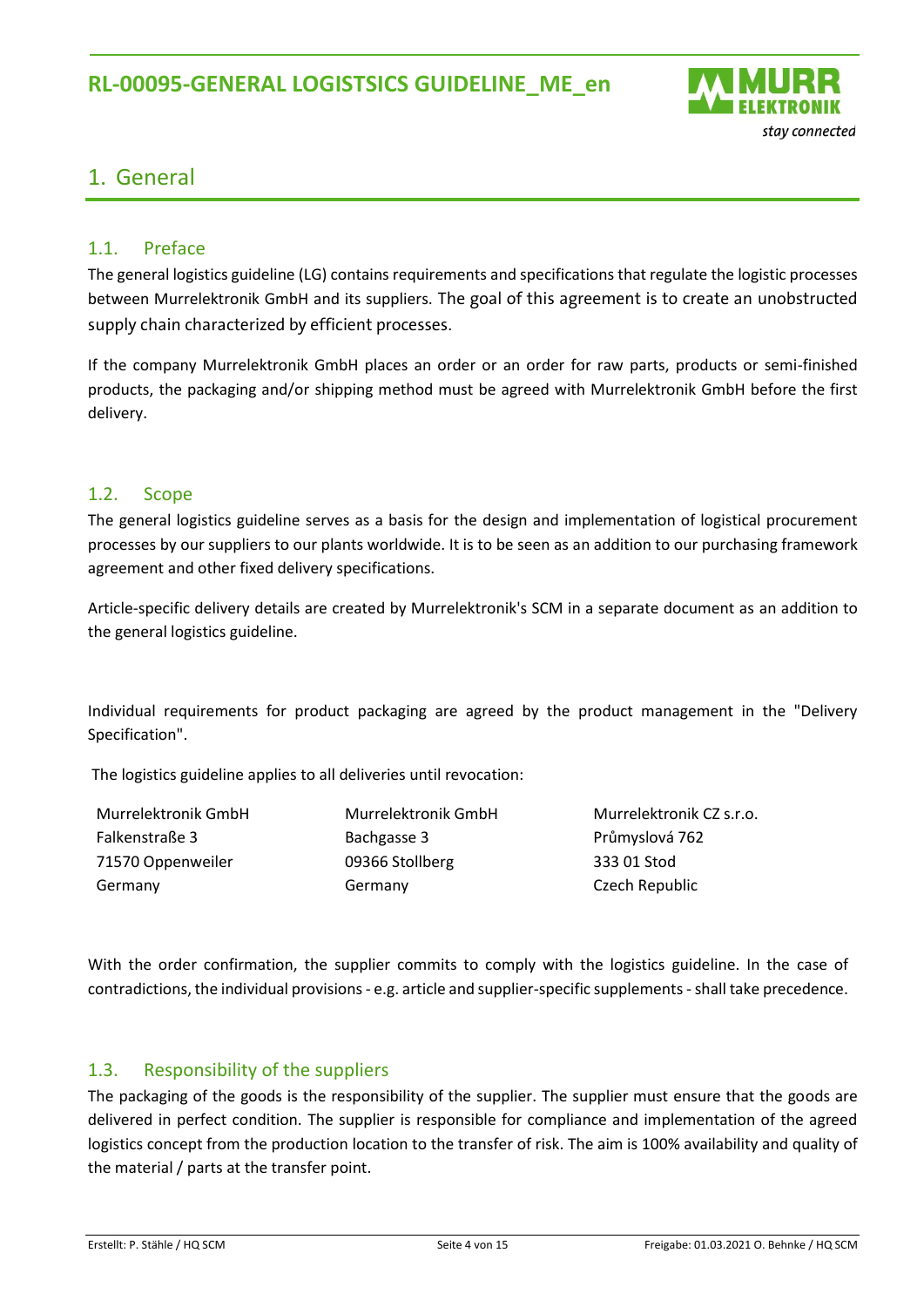

# <span id="page-4-0"></span>2. Packaging quality requirements

## <span id="page-4-1"></span>2.1. General

**Regardless of the choice of packaging type, the following requirements must be met:**

- Damage-free delivery
- Protection against contamination
- Old tags and labels were removed
- Optimal unloading of the transport vehicles by means of industrial trucks and forklifts
- Usage of recyclable materials
- Minimal use of disposable packaging material as a contribution to waste prevention
- Optimal utilization of the volume of containers and cartons
- All delivery and customs documents must be attached to the forwarding order

#### <span id="page-4-2"></span>2.2. Environment protection and packaging

Environmental protection has a high priority at Murrelektronik. This is reflected not only in the green corporate color but also in our packaging standards.

Therefore, when choosing packaging, our suppliers should follow Murrelektronik's priority ranking:

- 1) Storage-compatible packaging in Murrelektronik reusable containers
- 2) Disposable packaging made of renewable raw materials (e.g. wood or cardboard)
- 3) Disposable packaging made of non-renewable raw materials (e.g. plastic)

This order may change due to economic factors (transport costs, effort in empty container management).

### <span id="page-4-3"></span>2.3. Special instructions for sea freight

For overseas transports, one-way pallets with European standard dimensions must be used. Furthermore, the packaging must be designed in such a way that the delivery conditions are fulfilled.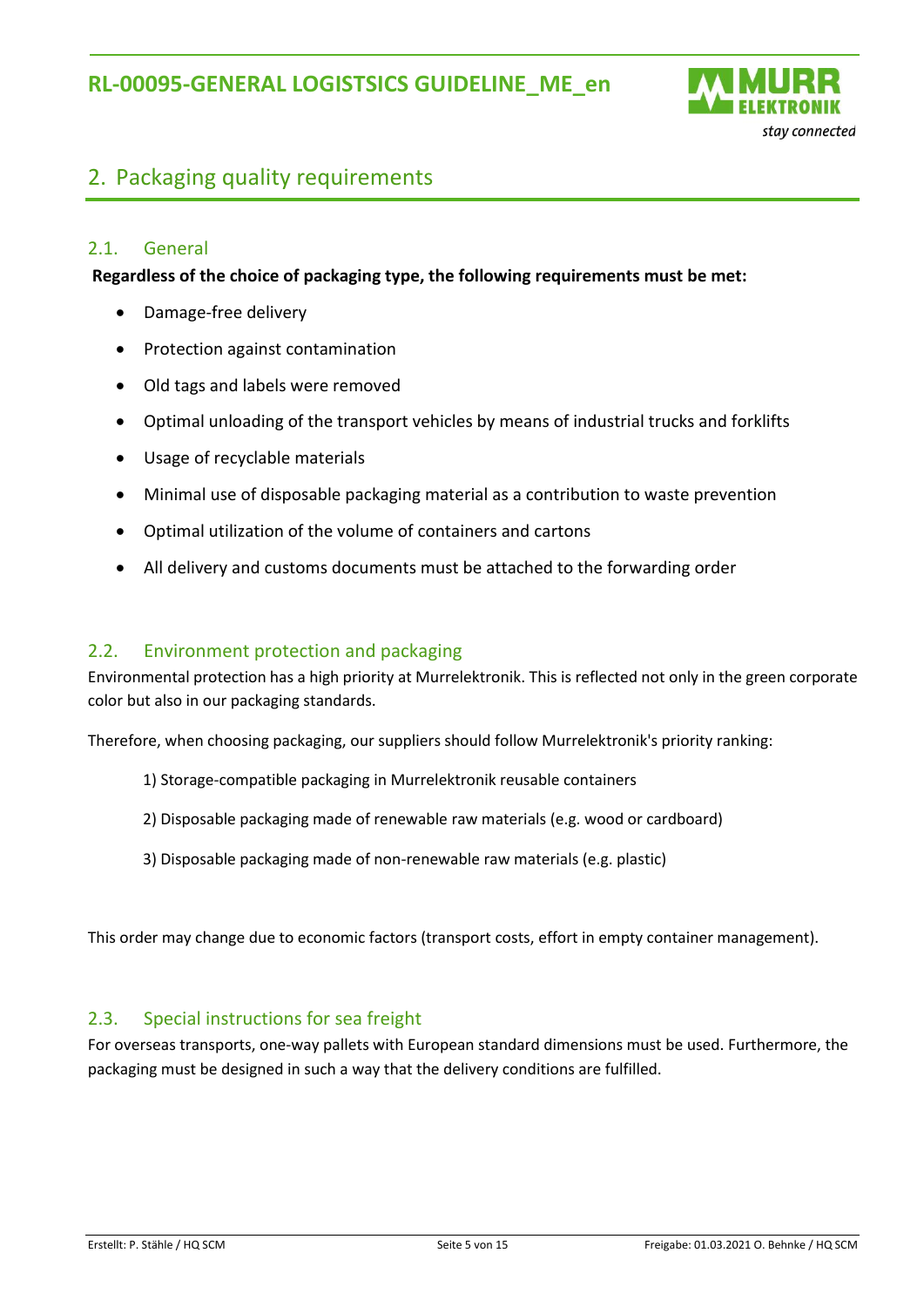

# <span id="page-5-0"></span>3. Terms of delivery

Deliveries shall be made in accordance to the agreed delivery terms. Any freight costs caused by non-compliance with the specifications will be rejected. For all other delivery conditions, freight invoicing is between the transport company and the freight payer.

We expressly point out that all additional costs arising from non-compliance with our logistics guidelines are to be borne by the supplier.

The company Murrelektronik has a range of standard containers, which, as far as this has been agreed, are to be used preferably in a reusable process. When filling cavities, only paper pads should be used.

Order of priorities:

- 1. Murrelektronik reusable container (after coordination with the Murrelektronik HQ SCM)
- 2. Pallet
- 3. Package shipment

## <span id="page-5-1"></span>3.1. Checklist for delivery in Murrelektronik reusable containers

#### a. **Pallet**

The containers are placed on a wooden pallet with the European standard dimensions. The wood is treated and marked according to the IPPC standard. For more details about the pallets see point 3.2

### b. **Murrelektronik Container**

Articles can only be delivered in the specified Murrelektronik containers

|                                            | <b>ME</b><br>Article no. | <b>ME</b><br><b>Description</b> | Color   | <b>Outer dimensions</b><br>(mm) | <b>Inner dimensions</b><br>(mm) |
|--------------------------------------------|--------------------------|---------------------------------|---------|---------------------------------|---------------------------------|
| <b>Finished parts and</b><br>trading goods | 10091140                 | G18<br>(mittel)                 | grün    | 600x400x180                     | 570x370x160                     |
| Raw parts ESD-<br>protected                | 60000009                 | <b>B18</b><br>(mittel)          | schwarz | 600x400x180                     | 570x370x160                     |
| Raw parts non-<br><b>ESD-protected</b>     | 60000034                 | S18 (mittel)                    | silber  | 600x400x180                     | 570x370x160                     |

#### c. **Container capacity**

The container contains the defined quantity from the "supplier-specific addition general logistics guideline". Containers are only filled up to 2cm below the edge of the container.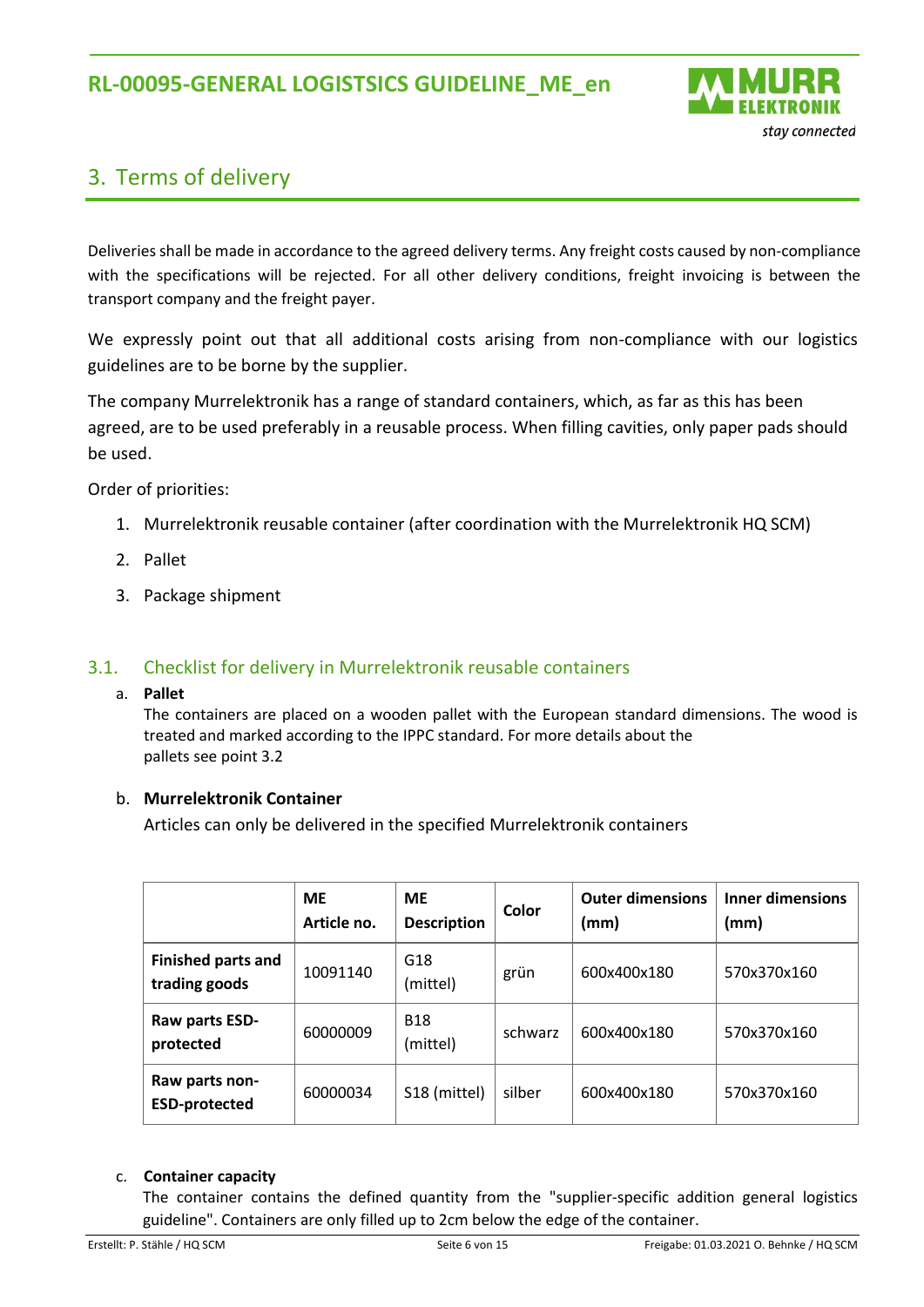

#### d. **Stacking height**

On a pallet there is only one type of container with a maximum stacking height of 9 containers (160 cm). There is a maximum of 36 containers on one pallet. The maximum container quantity per pallet must be used. Already started container levels must be filled with empty containers.

#### e. **Arrangement of the containers**

When using the green G18 containers, the position of the two existing container number barcodes must be considered. The containers must be arranged so that the container barcodes are visible at the front sides of the pallet.



#### f. **Goods tags**

The Murrelektronik goods tags with the container label is also attached to the long side of the container on the outside. For further details to the goods tags, see point 5.1.

#### g. **Weight of the containers**

Maximum weight per container is 20 kg.

#### h. **Sorting of articles**

See point 4.1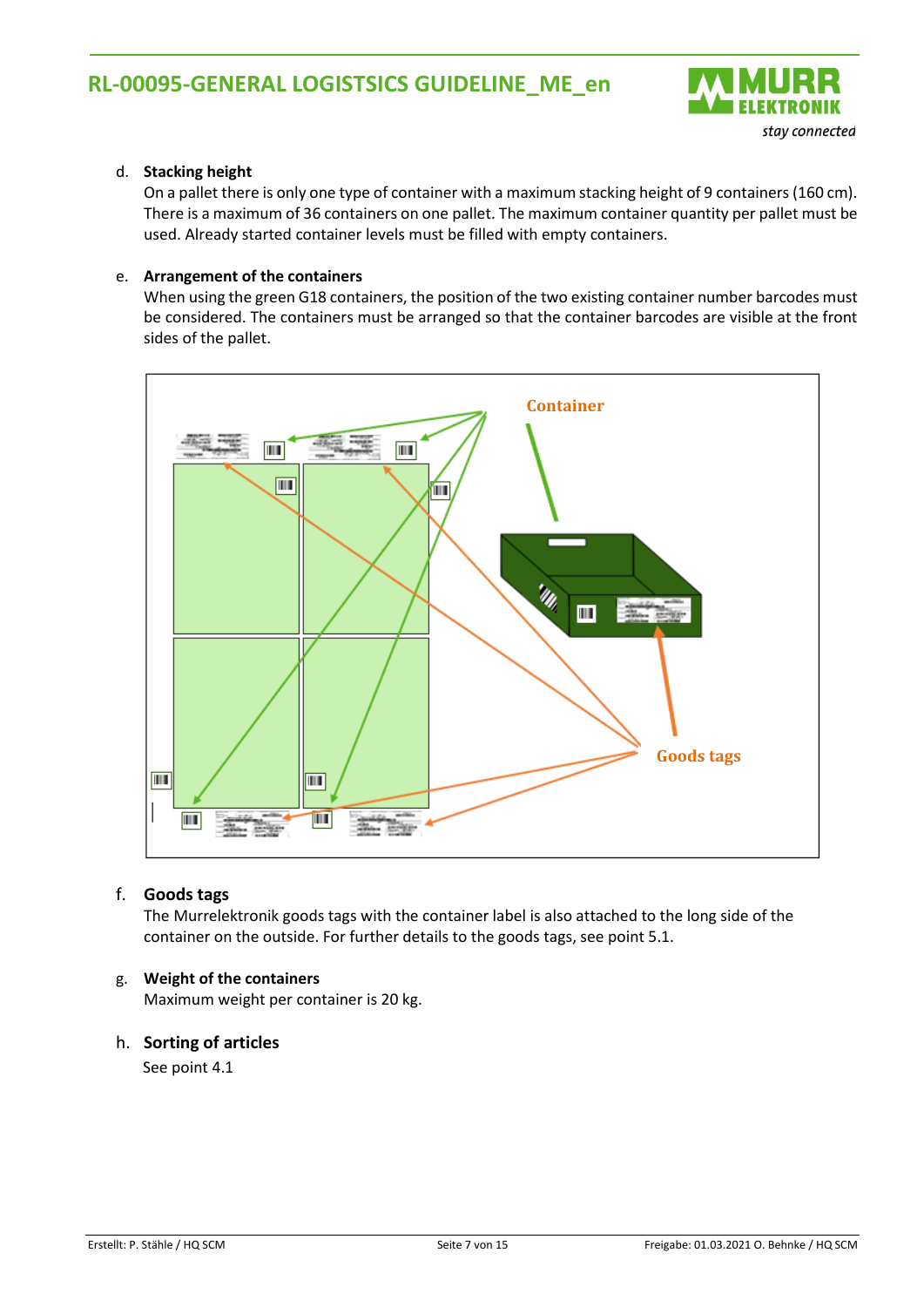

#### i. **Documents**

Neither in the containers nor on the containers are any other papers, documents, labels or stickers besides the products and the goods tag. A packing list readable from the outside must be attached to each shipping package. For further details of the contents of the packing list, see point 5.3 - Packing list.

#### j. **Number of containers per shipment**

The number of containers delivered per shipment must be recorded on a separate document provided by Murrelektronik and handed over together with the other delivery documents.

#### k. **Top level**

The top level of the container is covered and protected against moisture and dirt. The entire pallet is wrapped with strapping bands or with stretch film.

#### l. **Container procurement**

Murrelektronik reusable containers are ordered via the document "Empty Container Management". If you have any questions about empty container management, please contact: [scm-service@murrelektronik.de](mailto:scm-service@murrelektronik.de)

### <span id="page-7-0"></span>3.2. Pallet

The packaging must ensure safe and damage-free transport. It must be delivered on pallets in European standard dimensions. The wood used must be treated and marked according to the IPPC standard. All items must be placed within the pallet dimensions. Overhangs are not allowed. The maximum permissible load weight of the pallet used must not be exceeded. Only undamaged pallets will be accepted.



## <span id="page-7-1"></span>3.3. Folding / attachment frame

The height of the goods to be delivered must not exceed the wooden frame. Including pallet, the maximum height of 100 cm must not be exceeded.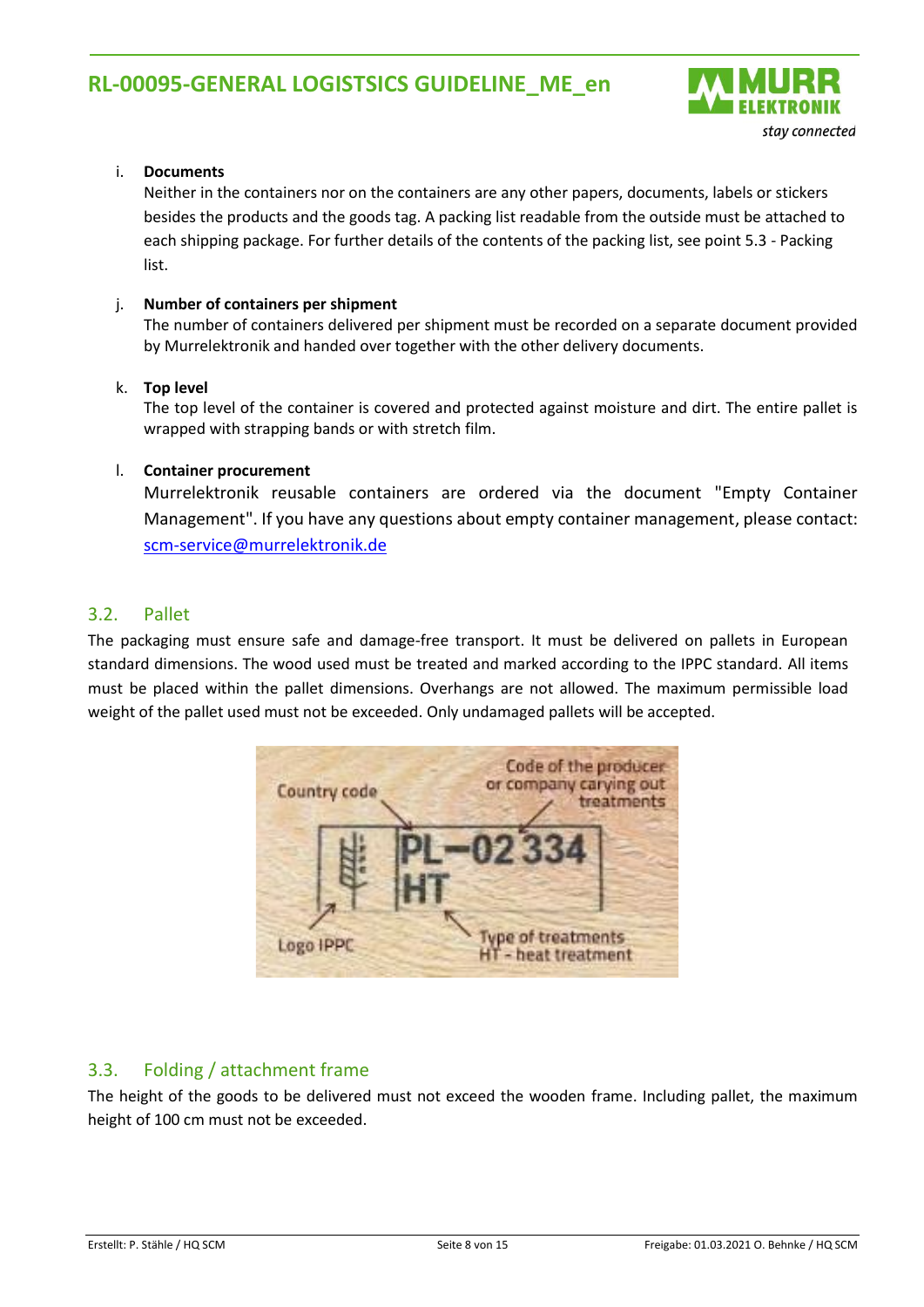

## <span id="page-8-0"></span>3.4. Package shipments

Package shipments can contain a maximum of five packages, each with a maximum weight of 20kg. Any shipment exceeding this weight must be delivered on pallets.

The packaging must ensure safe and damage-free transport (see also requirements for packaging quality). It is essential that the name of the recipient is indicated in the shipping documents. The freight and customs documents, including the delivery bill, must be attached to the outside of the package in a shipping bag.

# <span id="page-8-1"></span>4. Varietal purity

## <span id="page-8-2"></span>4.1. Murrelektronik reusable containers on pallet

The containers on a pallet are sorted by order. Within an order, the articles are stacked according to type. If the order quantity of the individual articles does not result in a single pallet or more than one pallet, they may be consolidated into mixed pallets. Identical articles within an order are stacked on top of each other. Articles with a smaller number of containers are placed on top.

#### Ideal stacking

| С | В |
|---|---|
| С | В |
| Α | B |
| Α | B |
| Α | В |
| А | В |

#### Not allowed stacking

| В |
|---|
| B |
| B |
| Α |
| Α |
| C |
|   |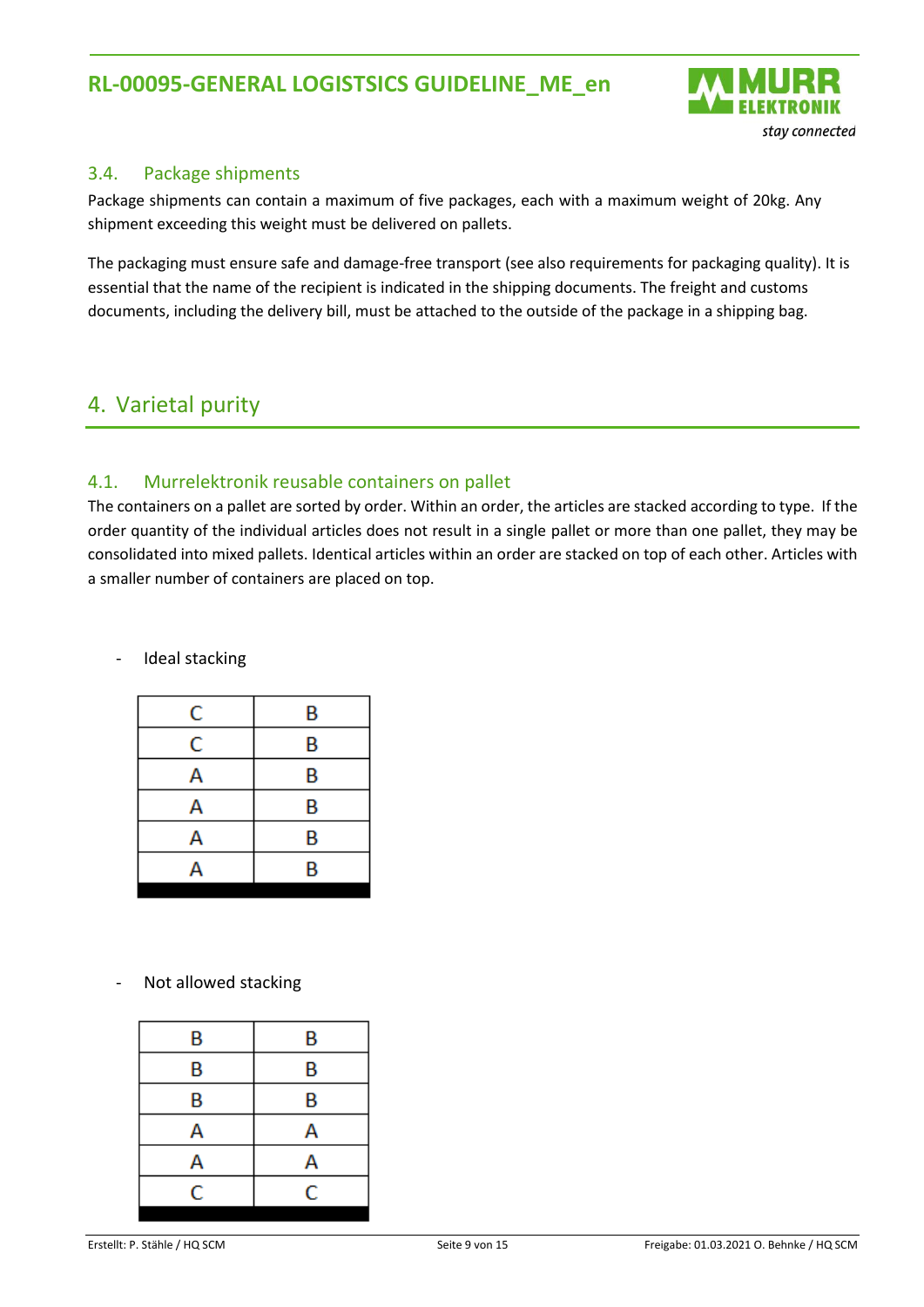

## <span id="page-9-0"></span>4.2. Cardboard packed goods on pallet

#### Generally applies:

The cartons must be arranged on the pallet in such a way that all labels of the cartons on the pallet can be read. In the case of individual cartons, the labels must be placed horizontally on the front side. Including the pallet, the maximum height of 100 cm must not be exceeded.

Each delivery of goods on pallets must be made according to order and within an order according to type. If the order quantity of the individual articles does not result in a single pallet or more than one pallet, they may be consolidated into mixed pallets.

| А | А | А | А |
|---|---|---|---|
| Α | Α | А | А |
| Α | Α | А | А |
| А | А | А | А |
| А | А | Α | Α |
| А | Α | Α | Α |
| А | А | Δ | А |

- Ideal full varietal purity

| В | В | В | В |
|---|---|---|---|
| В | В | В | В |
| В | в | В | в |
| В | В | В | В |
| В | В | В | в |
| В | В | в | в |
| В | В | В | в |

| C | C | C | C              |
|---|---|---|----------------|
| Ċ | Ċ | C | Ċ              |
| C | C | C | $\overline{c}$ |
| C | C | C | C              |
| Ċ | Ċ | Ċ | Ċ              |
| Ċ | Ċ | C | Ċ              |
| Ċ | Ċ | Ċ | C              |

| D | D | D | D |
|---|---|---|---|
| D | D | D | D |
| D | D | D | D |
| D | D | D | D |
| D | D | D | D |
| D | D | D | D |
|   |   |   |   |

Small quantities are concentrated on as few mixed pallets as possible and are grouped there according to type. Identical articles of an order are stacked next to each other. As soon as two or more articles are delivered on one pallet, there must be a separation between the individual articles (e.g. by separating layers). The heaviest articles are at the bottom.

### - Mixed pallets

| C | C | Ċ | C |
|---|---|---|---|
| B | В | B | B |
| B | B | B | B |
| А | Α | Α | А |
| А | Α | Α | А |
| Α | Α | А | А |
| А | Α |   |   |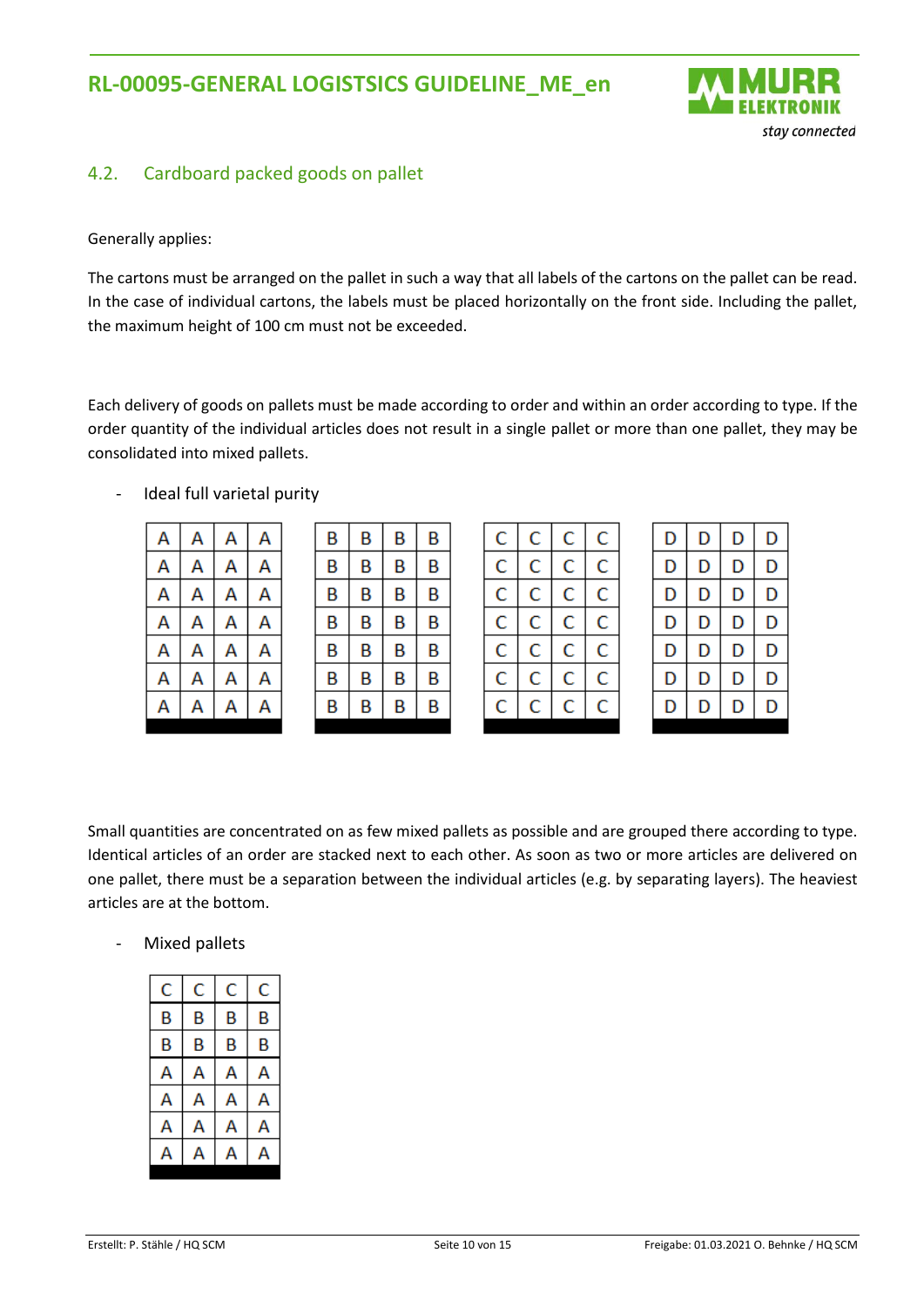

# <span id="page-10-0"></span>5. Product identification

## <span id="page-10-1"></span>5.1. Goods tags for Murrelektronik reusable containers

The supplier must ensure that Murrelektronik reusable containers are marked. The marking must show at least the article number and the filling quantity of the container. It must be shown in form of a QR code or data matrix code as well as in plain text on the goods tag. Optionally, additional information according to VDA Standard 4902 can be printed on the transport label.

For clear identification of the articles in Murrelektronik reusable containers, the supplier can create barcodereadable labels according to VDA standard 4902 and attach them to the label holder provided on the container.

Detailed information about goods tags with VDA 4902 standard: [https://www.vda.de/de/services/Publikationen/Publikation.~189~.html\\$](https://www.vda.de/de/services/Publikationen/Publikation.~189~.html$)



## <span id="page-10-2"></span>5.2. Delivery Note

A delivery of goods without a delivery note is not permitted. The delivery note must be attached to the front of the pallet or package by using a delivery note pocket. A separate delivery note must be provided for each order.

All documents must be in the recipient's national language or in English. Manually written delivery bills are not permitted.

The following data must be listed on the delivery bill:

- o Delivery note number in fair copy and as barcode (code 128), DataMatrix code or QR code
- o Murrelektronik order number in fair copy and as barcode (code 128), DataMatrix code or QR code
- o Murrelektronik article number
- o Murrelektronik article description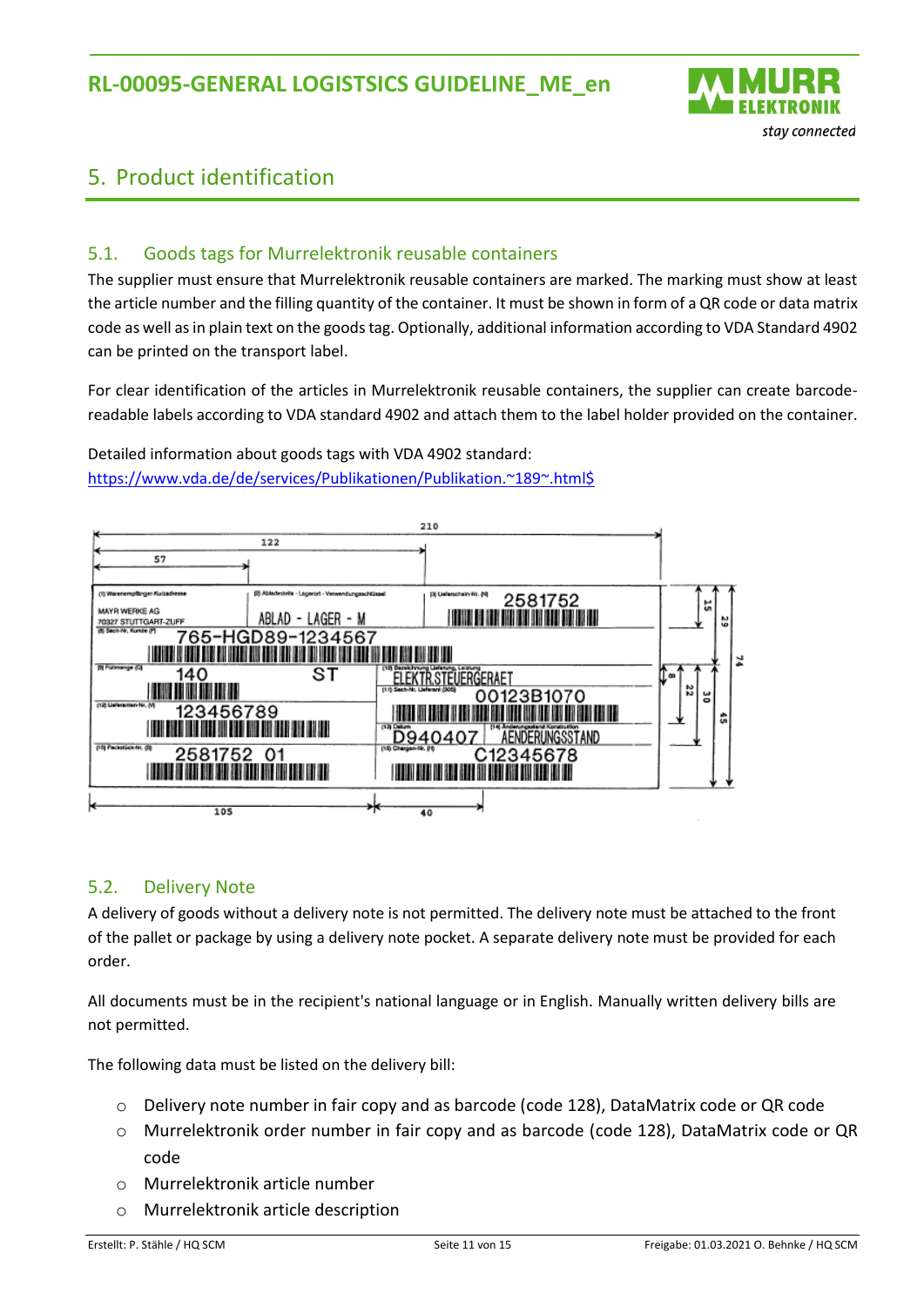

- o Quantity and unit of measure
- o Change index (if available)

## <span id="page-11-0"></span>5.3. Packing List

A packing list readable from the outside with the following contents must be attached to each shipping package:

- o Number of pallets
- o Order number
- o Delivery note number
- o Part number
- o Number of pieces per container/carton
- o For containers: container number

| <b>Packing list</b>                                                                                                    |                        |                        |                    |                 |                    |                    |                                                                                                                       | IMURR<br>stay connected |
|------------------------------------------------------------------------------------------------------------------------|------------------------|------------------------|--------------------|-----------------|--------------------|--------------------|-----------------------------------------------------------------------------------------------------------------------|-------------------------|
| <b>Ship-to party</b>                                                                                                   |                        |                        |                    |                 |                    |                    |                                                                                                                       |                         |
| Package                                                                                                                |                        | 1Z0A63996811237        |                    |                 |                    |                    |                                                                                                                       |                         |
| <b>Total weight package</b>                                                                                            |                        | 12,600 KG              |                    |                 |                    |                    |                                                                                                                       |                         |
| Purchase order no.                                                                                                     | Package                | <b>ME</b> material no. |                    | Qty.            | Unit               | Cust. material no. | Delivery note no.                                                                                                     | DN pos no.              |
| 1531897                                                                                                                | 1Z0A63996<br>811237258 | 55530                  |                    | 1               | PC                 |                    | 87415677                                                                                                              | 000010                  |
|                                                                                                                        |                        |                        |                    |                 |                    |                    |                                                                                                                       |                         |
| 1534318                                                                                                                | 1Z0A63996<br>811237258 | 6654030                |                    |                 | 5 IPC              | 21057720           | 87410237                                                                                                              | 000020                  |
|                                                                                                                        |                        |                        |                    |                 |                    |                    |                                                                                                                       |                         |
| 1532484                                                                                                                | 1Z0A63996<br>811237258 |                        | 4000-68000-0020000 |                 | PC<br>$\mathbf{1}$ | 2311083            | 87418022                                                                                                              | 000020                  |
| <u> Ali i analisi a che se stati a che sta</u>                                                                         |                        |                        |                    |                 |                    |                    |                                                                                                                       |                         |
| 1532484                                                                                                                | 1Z0A63996<br>811237258 |                        | 4000-68000-1210000 |                 | $1$ PC             | 2275801            | 87418022                                                                                                              | 000010                  |
| <u> 111   111   111   111   111   111   111   11</u>                                                                   |                        |                        |                    |                 |                    |                    |                                                                                                                       |                         |
| 1532484                                                                                                                | 1Z0A63996<br>811237258 |                        | 4000-68123-0000000 |                 | PC<br>1            | 2332490            | 87418022                                                                                                              | 000050                  |
|                                                                                                                        |                        |                        |                    |                 |                    |                    | <u> A TANAH AMBANG MATERIAL NA MA</u>                                                                                 |                         |
| 1530965                                                                                                                | 1Z0A63996<br>811237258 |                        | 7000-48041-2910500 |                 | PC<br>1.           | 40969114           | 87418045                                                                                                              | 000010                  |
| <u> Ali bili ili biblio di ali biblio di ali</u>                                                                       |                        |                        |                    |                 |                    |                    | <u> HEILIN HEILIN HEILIN HEILIN</u>                                                                                   |                         |
| 1533979                                                                                                                | 1Z0A63996<br>811237258 |                        | 7000-50021-9610100 |                 | 2 PC               | 4287674            | 87410239                                                                                                              | 000010                  |
| <u> Ali bilin bilin bilin bilin bilin bilin bilin bilin bilin bilin bilin bilin bilin bilin bilin bilin bilin bili</u> |                        |                        |                    |                 |                    |                    | <u> HERE AL DE LA BILITA DE LA BILITA DE LA BILITA DE LA BILITA DE LA BILITA DE LA BILITA DE LA BILITA DE LA BILI</u> |                         |
| 1534318                                                                                                                | 1Z0A63996<br>811237258 |                        | 7000-50021-9610300 | 10 <sup>1</sup> | PC                 | 40967313           | 87410237                                                                                                              | 000010                  |
|                                                                                                                        |                        |                        |                    |                 |                    |                    | <u> Altan Andrewski Andrewski (</u>                                                                                   |                         |
| 1533176                                                                                                                | 1Z0A63996<br>811237258 |                        | 7000-88001-2300060 | 30              | PC                 | 4316388            | 87410258                                                                                                              | 000010                  |
| <u> HII DI MARINI DI MARINI DI MARINI DI MARINI DI MARINI DI MARINI DI MARINI DI MARINI DI MARINI DI MARINI DI M</u>   |                        |                        |                    |                 |                    |                    |                                                                                                                       |                         |

*Example of a packing list*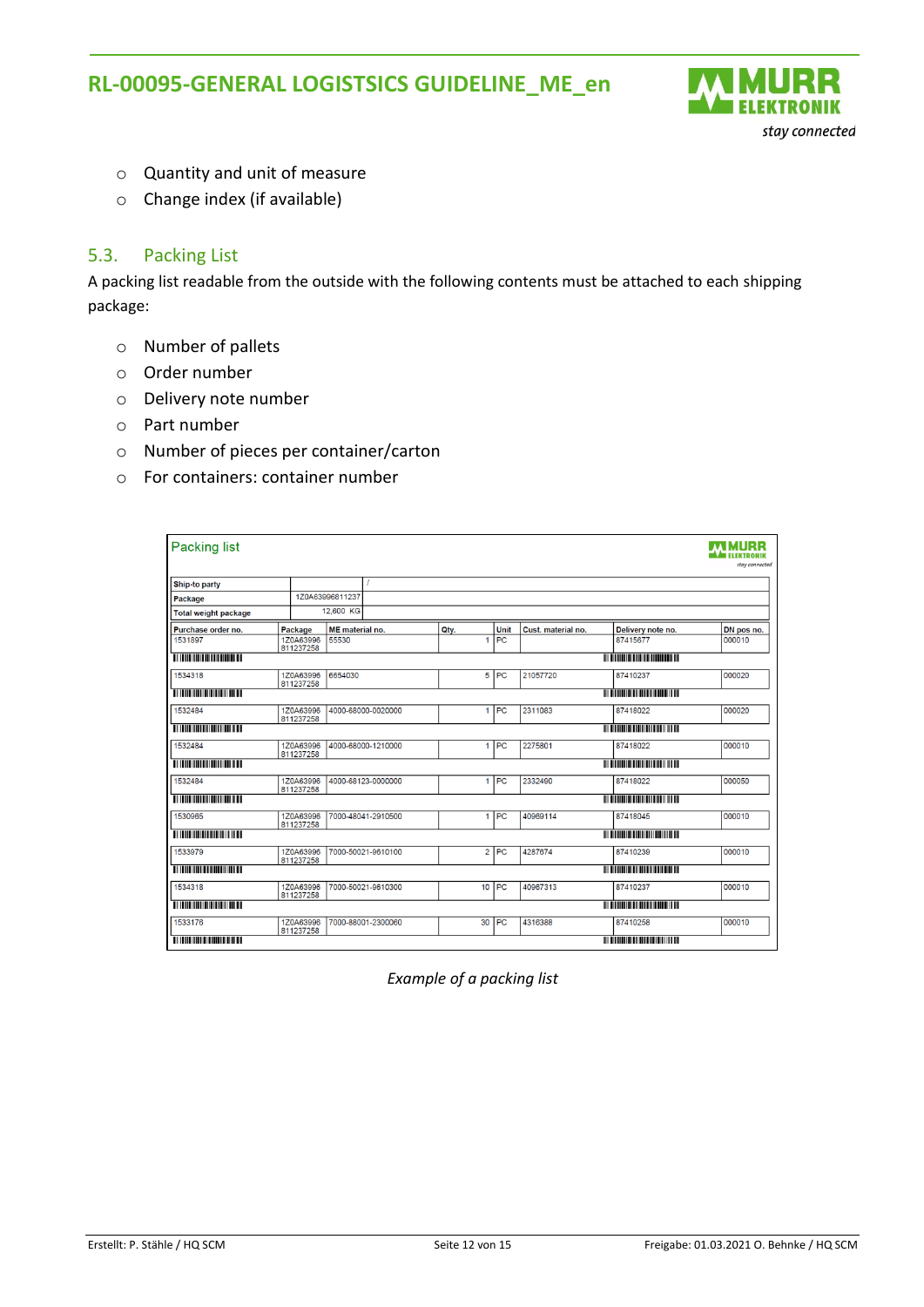

## <span id="page-12-0"></span>5.4. Dangerous goods

The shipper is obliged to observe all national and international regulations of the dangerous goods regulations or dangerous goods ordinance. The supplier shall be liable for all damages resulting from non-compliance with the statutory regulations.

If necessary, type-tested, approved packaging must be used for transport. In addition, the packaging must be marked in accordance with the regulations. For the packaging of limited quantities according to chapter 3.4 ADR (dangerous goods regulations for road and train) the requirements for composite packaging and its marking must be observed.

The bill of lading or delivery note is marked with the appropriate dangerous goods information (including identification number, dangerous goods class, packaging group) according to RN 202(3a) ADR. The prescribed dangerous goods documents according to chapter 5.2 ADR are attached to all packages with dangerous goods contents in a clearly visible position. Information on water hazard is mandatory. The supplier is responsible for the control of the transport of dangerous goods.

# <span id="page-12-1"></span>6. Proof of origin

The supplier is obliged to provide Murrelektronik GmbH with the required declarations (supplier declarations, certificate of origin) regarding the customs origin of the goods delivered by him in due time.

A reference to the goods is established by indicating the Murrelektronik article number on the supplier declaration.

If necessary, the supplier shall provide evidence of his information on the origin of the goods by means of an information sheet confirmed by his customs office. The supplier shall be liable for all disadvantages incurred by Murrelektronik GmbH due to incorrect or delayed submission of the proof of origin.

The signed long-term supplier declaration must be sent to Murrelektronik annually by mail without being asked.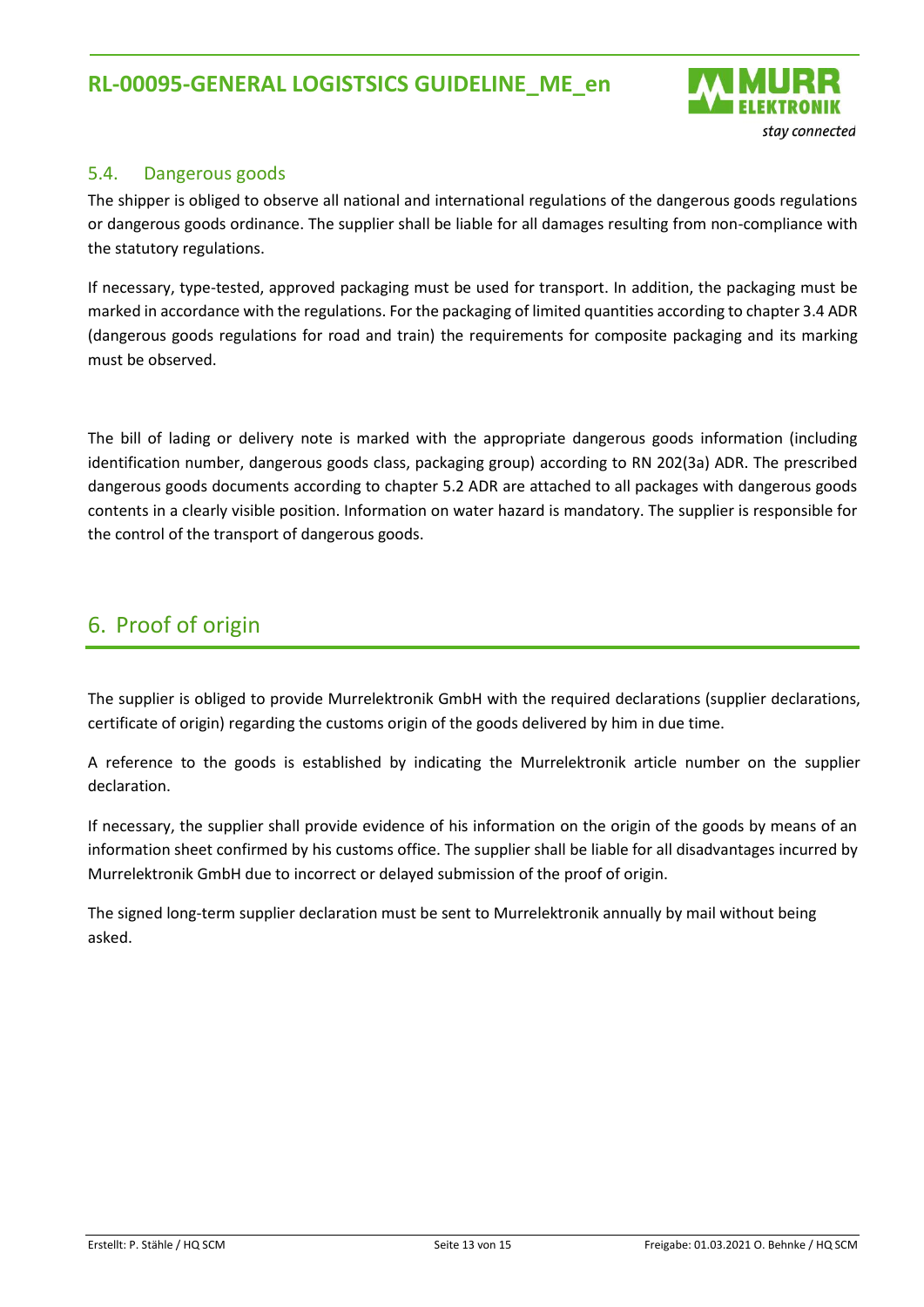

# <span id="page-13-0"></span>7. Delivery to the company Murrelektronik

## <span id="page-13-1"></span>7.1. Requirements for the service provider

When leaving the vehicle on the factory premises, high visibility vests according to EN 471 and safety shoes according to DIN EN ISO 20345 must be worn. Independent unloading by the driver is not permitted.

## <span id="page-13-2"></span>7.2. Murrelektronik locations and delivery times

Goods must always be delivered to the delivery address indicated on the order. Our incoming goods department has fixed opening hours during which deliveries are accepted.

|                       | <b>Plant Stollberg</b> | <b>Plant Stod</b>                               | <b>Plant Oppenweiler</b> |
|-----------------------|------------------------|-------------------------------------------------|--------------------------|
| <b>Delivery times</b> | Mon-Fri                | Mon- Fri                                        | Mon- Fri                 |
|                       | $6.00 - 19.00$ Uhr     | $6.00 - 21.00$ Uhr                              | $8.00 - 15.00$ Uhr       |
| Contact person        | Team leader logistics/ | Team leader operative                           | Team leader warehouse    |
|                       | warehouse              | logistics/logistics                             | and shipping logistics   |
|                       | +49 37296 503 666      | planning<br>+420 377597 939<br>+420 723 303 826 | +49 7191 47 3301         |

The valid delivery times must be followed, otherwise unloading is not possible.

The following applies to the Oppenweiler location:

Shipments of three pallets or more must be delivered in the morning.

Furthermore the supplier agrees to deliver the goods on the defined delivery day (as far as a specific day of the week is fixed between the supplier and Murrelektronik). Exceptional, unplanned-deliveries are excluded from this.